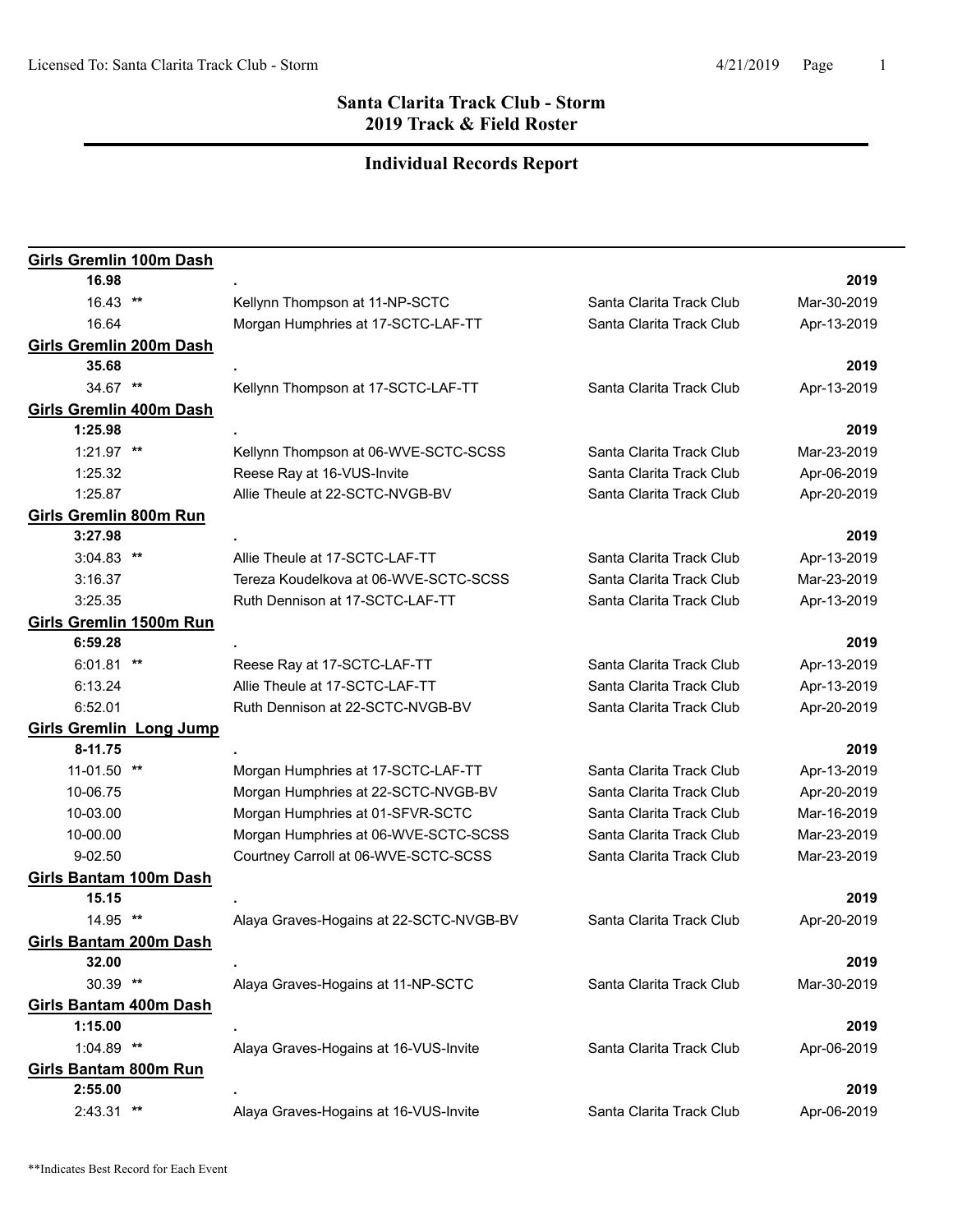| Girls Bantam 1500m Run          |                                     |                          |             |
|---------------------------------|-------------------------------------|--------------------------|-------------|
| 6:10.30                         |                                     |                          | 2019        |
| $6:07.28$ **                    | Emma Buchanan at 06-WVE-SCTC-SCSS   | Santa Clarita Track Club | Mar-23-2019 |
| <b>Girls Bantam Shot Put</b>    |                                     |                          |             |
| 16-06.00                        |                                     |                          | 2019        |
| 17-03.00 **                     | Maddison Simpson at 16-VUS-Invite   | Santa Clarita Track Club | Apr-06-2019 |
| 16-07.75                        | Maddison Simpson at 17-SCTC-LAF-TT  | Santa Clarita Track Club | Apr-13-2019 |
| 16-07.25                        | Maddison Simpson at 22-SCTC-NVGB-BV | Santa Clarita Track Club | Apr-20-2019 |
| <b>Girls Midget 100m Dash</b>   |                                     |                          |             |
| 14.10                           |                                     |                          | 2019        |
| 14.02 **                        | Nyah Fields at 11-NP-SCTC           | Santa Clarita Track Club | Mar-30-2019 |
| <b>Girls Midget 400m Dash</b>   |                                     |                          |             |
| 1:07.25                         |                                     |                          | 2019        |
| $1:07.13$ **                    | Kayla Martinez at 22-SCTC-NVGB-BV   | Santa Clarita Track Club | Apr-20-2019 |
| <b>Girls Midget 800m Run</b>    |                                     |                          |             |
| 2:48.28                         |                                     |                          | 2019        |
| $2:40.55$ **                    | Myla Pasley at 11-NP-SCTC           | Santa Clarita Track Club | Mar-30-2019 |
| 2:41.65                         | Aneres Harvey at 11-NP-SCTC         | Santa Clarita Track Club | Mar-30-2019 |
| 2:43.09                         | Kayla Martinez at 06-WVE-SCTC-SCSS  | Santa Clarita Track Club | Mar-23-2019 |
| 2:47.30                         | Audrey Baird at 22-SCTC-NVGB-BV     | Santa Clarita Track Club | Apr-20-2019 |
| Girls Midget 1500m Run          |                                     |                          |             |
| 5:40.40                         |                                     |                          | 2019        |
| 5:09.63 **                      | Myla Pasley at 22-SCTC-NVGB-BV      | Santa Clarita Track Club | Apr-20-2019 |
| 5:39.14                         | Jenna O'Sullivan at 17-SCTC-LAF-TT  | Santa Clarita Track Club | Apr-13-2019 |
| Girls Midget 3000m Run          |                                     |                          |             |
| 13:10.00                        |                                     |                          | 2019        |
| 10:57.43 **                     | Myla Pasley at 17-SCTC-LAF-TT       | Santa Clarita Track Club | Apr-13-2019 |
| 12:18.69                        | Jenna O'Sullivan at 22-SCTC-NVGB-BV | Santa Clarita Track Club | Apr-20-2019 |
| 13:00.58                        | Megan Bertola at 06-WVE-SCTC-SCSS   | Santa Clarita Track Club | Mar-23-2019 |
| <b>Girls Midget 80m Hurdles</b> |                                     |                          |             |
| 16.70                           |                                     |                          | 2019        |
| 15.65 **                        | Richelle Scott at 01-SFVR-SCTC      | Santa Clarita Track Club | Mar-16-2019 |
| <b>Girls Midget Long Jump</b>   |                                     |                          |             |
| 12-03.00                        |                                     |                          | 2019        |
| 13-10.50 **                     | Nyah Fields at 17-SCTC-LAF-TT       | Santa Clarita Track Club | Apr-13-2019 |
| 13-05.00                        | Nyah Fields at 22-SCTC-NVGB-BV      | Santa Clarita Track Club | Apr-20-2019 |
| 13-00.75                        | Nyah Fields at 06-WVE-SCTC-SCSS     | Santa Clarita Track Club | Mar-23-2019 |
| 13-00.50                        | Nyah Fields at 11-NP-SCTC           | Santa Clarita Track Club | Mar-30-2019 |
| 12-07.75                        | Ella Amneus at 17-SCTC-LAF-TT       | Santa Clarita Track Club | Apr-13-2019 |
| 12-07.00                        | Aneres Harvey at 17-SCTC-LAF-TT     | Santa Clarita Track Club | Apr-13-2019 |
| 12-03.75                        | Meghan McNeil at 16-VUS-Invite      | Santa Clarita Track Club | Apr-06-2019 |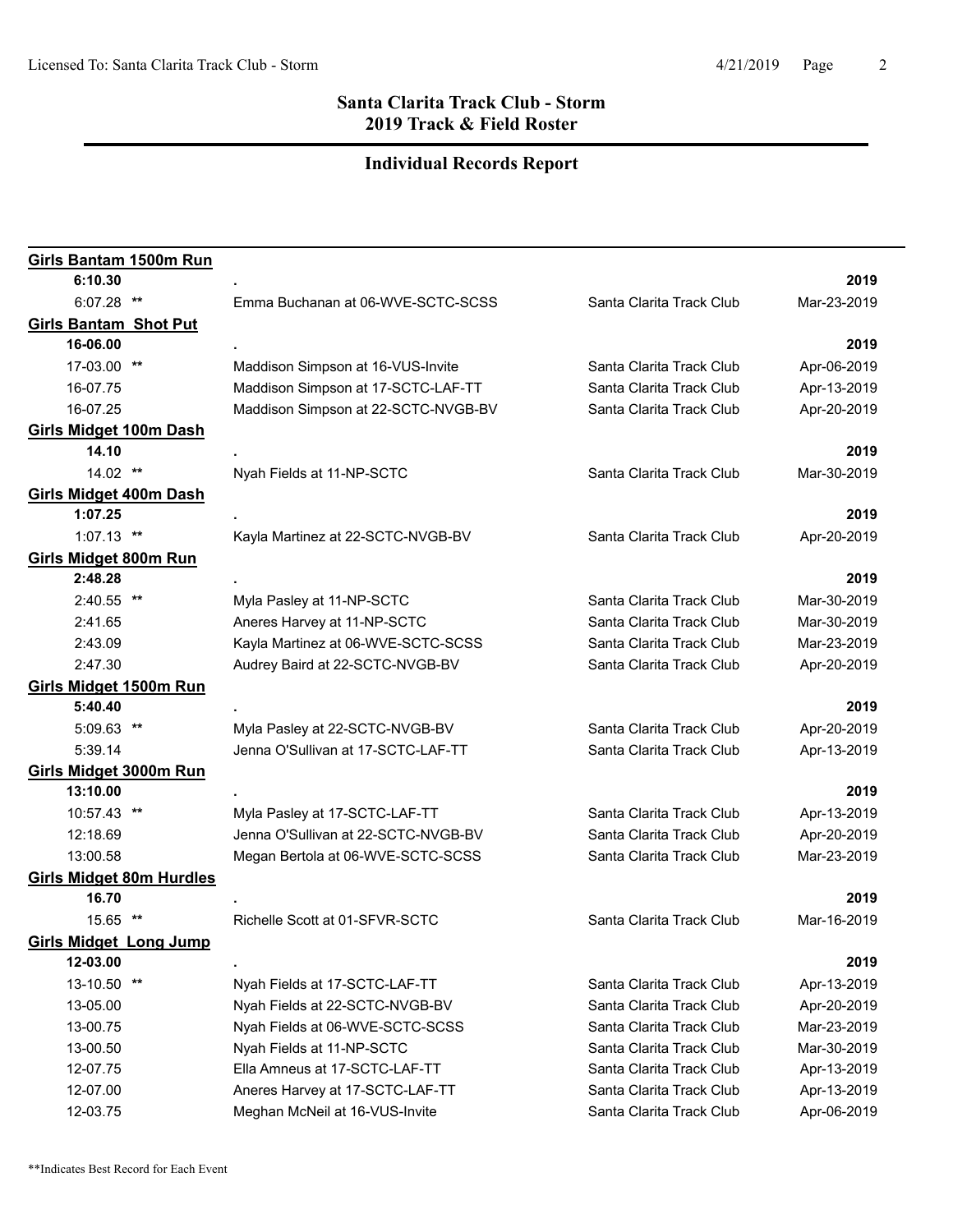| <b>Girls Youth 100m Dash</b>    |                                         |                          |             |
|---------------------------------|-----------------------------------------|--------------------------|-------------|
| 13.40                           |                                         |                          | 2019        |
| $13.40$ **                      | Angelina Teymouri at 01-SFVR-SCTC       | Santa Clarita Track Club | Mar-16-2019 |
| Girls Youth 200m Dash           |                                         |                          |             |
| 27.40                           |                                         |                          | 2019        |
| 27.31 **                        | Angelina Teymouri at 06-WVE-SCTC-SCSS   | Santa Clarita Track Club | Mar-23-2019 |
| <b>Girls Youth 400m Dash</b>    |                                         |                          |             |
| 1:05.00                         |                                         |                          | 2019        |
| $1:00.44$ **                    | Angelina Teymouri at 16-VUS-Invite      | Santa Clarita Track Club | Apr-06-2019 |
| 1:02.60                         | Camille Price at 16-VUS-Invite          | Santa Clarita Track Club | Apr-06-2019 |
| 1:04.87                         | Ama-Jamia Agyekum at 01-SFVR-SCTC       | Santa Clarita Track Club | Mar-16-2019 |
| Girls Youth 800m Run            |                                         |                          |             |
| 2:39.35                         |                                         |                          | 2019        |
| $2:23.68$ **                    | Angelina Teymouri at 11-NP-SCTC         | Santa Clarita Track Club | Mar-30-2019 |
| 2:31.17                         | Amelia Barnes at 17-SCTC-LAF-TT         | Santa Clarita Track Club | Apr-13-2019 |
| 2:34.55                         | Ryan Vasquez at 17-SCTC-LAF-TT          | Santa Clarita Track Club | Apr-13-2019 |
| 2:36.93                         | Brianna Campbell at 11-NP-SCTC          | Santa Clarita Track Club | Mar-30-2019 |
| 2:37.14                         | Samantha Spaulding at 22-SCTC-NVGB-BV   | Santa Clarita Track Club | Apr-20-2019 |
| <b>Girls Youth 1500m Run</b>    |                                         |                          |             |
| 5:33.50                         |                                         |                          | 2019        |
| 5:08.36 **                      | Amelia Barnes at 22-SCTC-NVGB-BV        | Santa Clarita Track Club | Apr-20-2019 |
| 5:09.92                         | Brianna Campbell at 16-VUS-Invite       | Santa Clarita Track Club | Apr-06-2019 |
| 5:14.40                         | Ryan Vasquez at 17-SCTC-LAF-TT          | Santa Clarita Track Club | Apr-13-2019 |
| 5:17.54                         | Samantha Spaulding at 22-SCTC-NVGB-BV   | Santa Clarita Track Club | Apr-20-2019 |
| 5:28.58                         | Cynthia Herrera at 22-SCTC-NVGB-BV      | Santa Clarita Track Club | Apr-20-2019 |
| 5:30.80                         | Jordyn Toon at 17-SCTC-LAF-TT           | Santa Clarita Track Club | Apr-13-2019 |
| Girls Youth 3000m Run           |                                         |                          |             |
| 12:59.00                        |                                         |                          | 2019        |
| 11:14.22 **                     | Brianna Campbell at 06-WVE-SCTC-SCSS    | Santa Clarita Track Club | Mar-23-2019 |
| 11:19.07                        | Ryan Vasquez at 06-WVE-SCTC-SCSS        | Santa Clarita Track Club | Mar-23-2019 |
| 11:50.94                        | Samantha Spaulding at 16-VUS-Invite     | Santa Clarita Track Club | Apr-06-2019 |
| 11:52.91                        | Cynthia Herrera at 17-SCTC-LAF-TT       | Santa Clarita Track Club | Apr-13-2019 |
| 12:28.98                        | Ava Baird at 01-SFVR-SCTC               | Santa Clarita Track Club | Mar-16-2019 |
| 12:31.06                        | Caitlin Neall-Johnston at 17-SCTC-LAF-T | Santa Clarita Track Club | Apr-13-2019 |
| 12:41.70                        | Jordyn Toon at 11-NP-SCTC               | Santa Clarita Track Club | Mar-30-2019 |
| <b>Girls Youth 100m Hurdles</b> |                                         |                          |             |
| 19.60                           |                                         |                          | 2019        |
| 16.94 **                        | NaTalia Simpson at 16-VUS-Invite        | Santa Clarita Track Club | Apr-06-2019 |
| 17.31                           | Victoria Davis at 22-SCTC-NVGB-BV       | Santa Clarita Track Club | Apr-20-2019 |
| 17.80                           | Ama-Jamia Agyekum at 06-WVE-SCTC-SCSS   | Santa Clarita Track Club | Mar-23-2019 |
| 17.85                           | Jameela Horton at 16-VUS-Invite         | Santa Clarita Track Club | Apr-06-2019 |
| 19.30                           | Alexis Mucha at 22-SCTC-NVGB-BV         | Santa Clarita Track Club | Apr-20-2019 |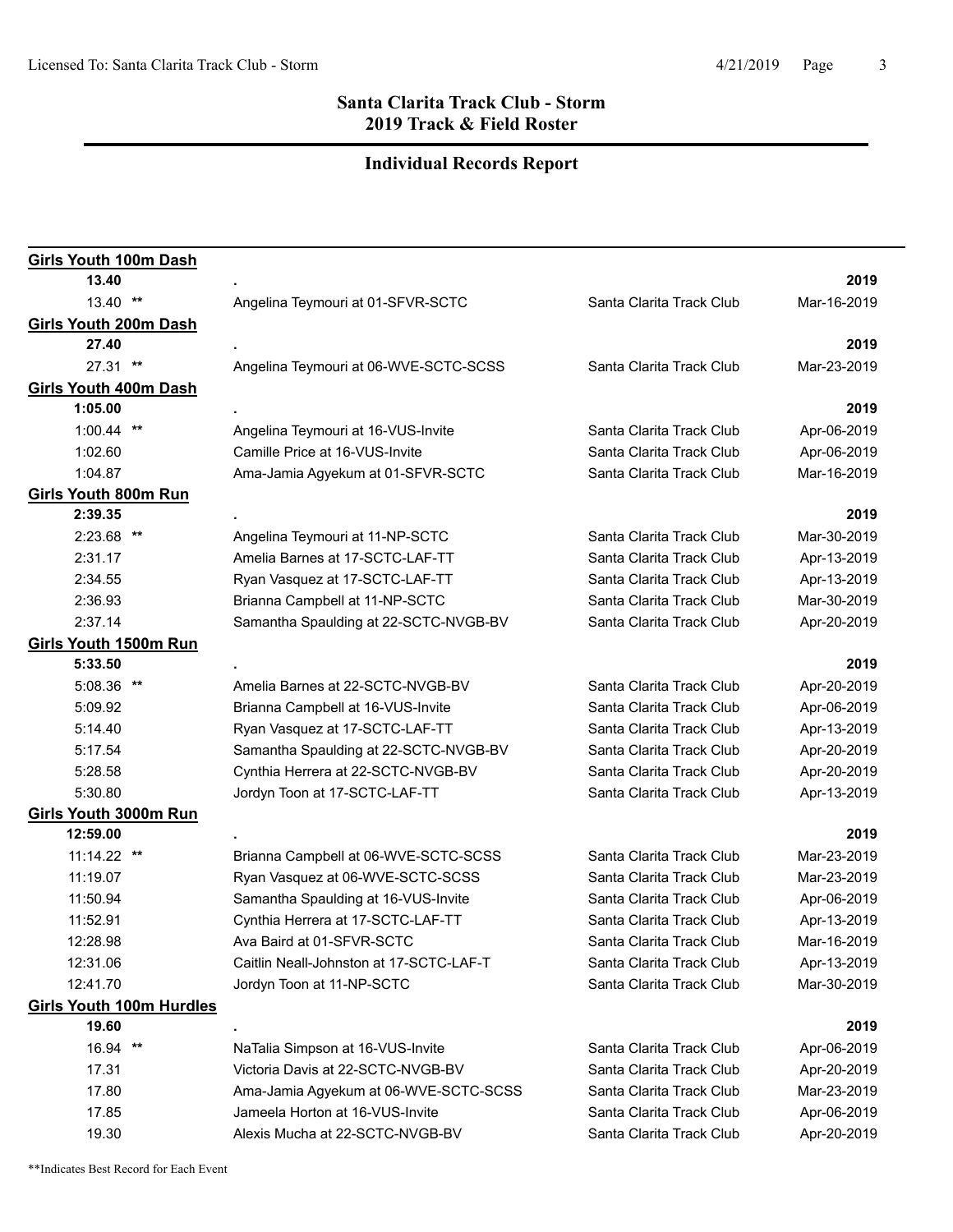| <b>Girls Youth High Jump</b>       |                                      |                          |             |
|------------------------------------|--------------------------------------|--------------------------|-------------|
| 4-04.00                            |                                      |                          | 2019        |
| 5-04.00 **                         | Victoria Davis at 06-WVE-SCTC-SCSS   | Santa Clarita Track Club | Mar-23-2019 |
| 5-02.00                            | Victoria Davis at 22-SCTC-NVGB-BV    | Santa Clarita Track Club | Apr-20-2019 |
| 4-10.00                            | Victoria Davis at 16-VUS-Invite      | Santa Clarita Track Club | Apr-06-2019 |
| 4-10.00                            | Meagan Humphries at 06-WVE-SCTC-SCSS | Santa Clarita Track Club | Mar-23-2019 |
| 4-10.00                            | Jameela Horton at 22-SCTC-NVGB-BV    | Santa Clarita Track Club | Apr-20-2019 |
| 4-10.00                            | Regan Thompson at 22-SCTC-NVGB-BV    | Santa Clarita Track Club | Apr-20-2019 |
| 4-08.00                            | Meagan Humphries at 01-SFVR-SCTC     | Santa Clarita Track Club | Mar-16-2019 |
| 4-08.00                            | Meagan Humphries at 17-SCTC-LAF-TT   | Santa Clarita Track Club | Apr-13-2019 |
| 4-08.00                            | Jameela Horton at 16-VUS-Invite      | Santa Clarita Track Club | Apr-06-2019 |
| 4-08.00                            | Regan Thompson at 06-WVE-SCTC-SCSS   | Santa Clarita Track Club | Mar-23-2019 |
| 4-08.00                            | Jameela Horton at 06-WVE-SCTC-SCSS   | Santa Clarita Track Club | Mar-23-2019 |
| 4-08.00                            | Jameela Horton at 01-SFVR-SCTC       | Santa Clarita Track Club | Mar-16-2019 |
| 4-08.00                            | Regan Thompson at 17-SCTC-LAF-TT     | Santa Clarita Track Club | Apr-13-2019 |
| 4-06.00                            | Meagan Humphries at 16-VUS-Invite    | Santa Clarita Track Club | Apr-06-2019 |
| 4-06.00                            | Jacie Bomar at 17-SCTC-LAF-TT        | Santa Clarita Track Club | Apr-13-2019 |
| 4-06.00                            | Regan Thompson at 01-SFVR-SCTC       | Santa Clarita Track Club | Mar-16-2019 |
| 4-06.00                            | Meagan Humphries at 11-NP-SCTC       | Santa Clarita Track Club | Mar-30-2019 |
| 4-06.00                            | Jameela Horton at 11-NP-SCTC         | Santa Clarita Track Club | Mar-30-2019 |
| 4-04.00                            | Regan Thompson at 16-VUS-Invite      | Santa Clarita Track Club | Apr-06-2019 |
| 4-04.00                            | Jacie Bomar at 06-WVE-SCTC-SCSS      | Santa Clarita Track Club | Mar-23-2019 |
| 4-04.00                            | Emily Burton at 17-SCTC-LAF-TT       | Santa Clarita Track Club | Apr-13-2019 |
| <b>Girls Youth Long Jump</b>       |                                      |                          |             |
| 14-01.00                           |                                      |                          | 2019        |
| 16-00.00 **                        | Meagan Humphries at 16-VUS-Invite    | Santa Clarita Track Club | Apr-06-2019 |
| 15-08.50                           | Meagan Humphries at 17-SCTC-LAF-TT   | Santa Clarita Track Club | Apr-13-2019 |
| 15-07.50                           | Meagan Humphries at 06-WVE-SCTC-SCSS | Santa Clarita Track Club | Mar-23-2019 |
| 15-01.25                           | Meagan Humphries at 11-NP-SCTC       | Santa Clarita Track Club | Mar-30-2019 |
| 15-01.00                           | Meagan Humphries at 01-SFVR-SCTC     | Santa Clarita Track Club | Mar-16-2019 |
| 14-09.75                           | Briana Nodine at 22-SCTC-NVGB-BV     | Santa Clarita Track Club | Apr-20-2019 |
| 14-03.00                           | Briana Nodine at 11-NP-SCTC          | Santa Clarita Track Club | Mar-30-2019 |
| <b>Girls Youth Shot Put</b>        |                                      |                          |             |
| 25-02.00                           |                                      |                          | 2019        |
| 36-00.50 **                        | Adaobi Ogbuagu at 16-VUS-Invite      | Santa Clarita Track Club | Apr-06-2019 |
| 33-07.50                           | Adaobi Ogbuagu at 06-WVE-SCTC-SCSS   | Santa Clarita Track Club | Mar-23-2019 |
| 32-10.00                           | Adaobi Ogbuagu at 22-SCTC-NVGB-BV    | Santa Clarita Track Club | Apr-20-2019 |
| <b>Girls Inter/Young 100m Dash</b> |                                      |                          |             |
| 14.60                              |                                      |                          | 2019        |
| $14.42$ **                         | Laura Brennan at 06-WVE-SCTC-SCSS    | Santa Clarita Track Club | Mar-23-2019 |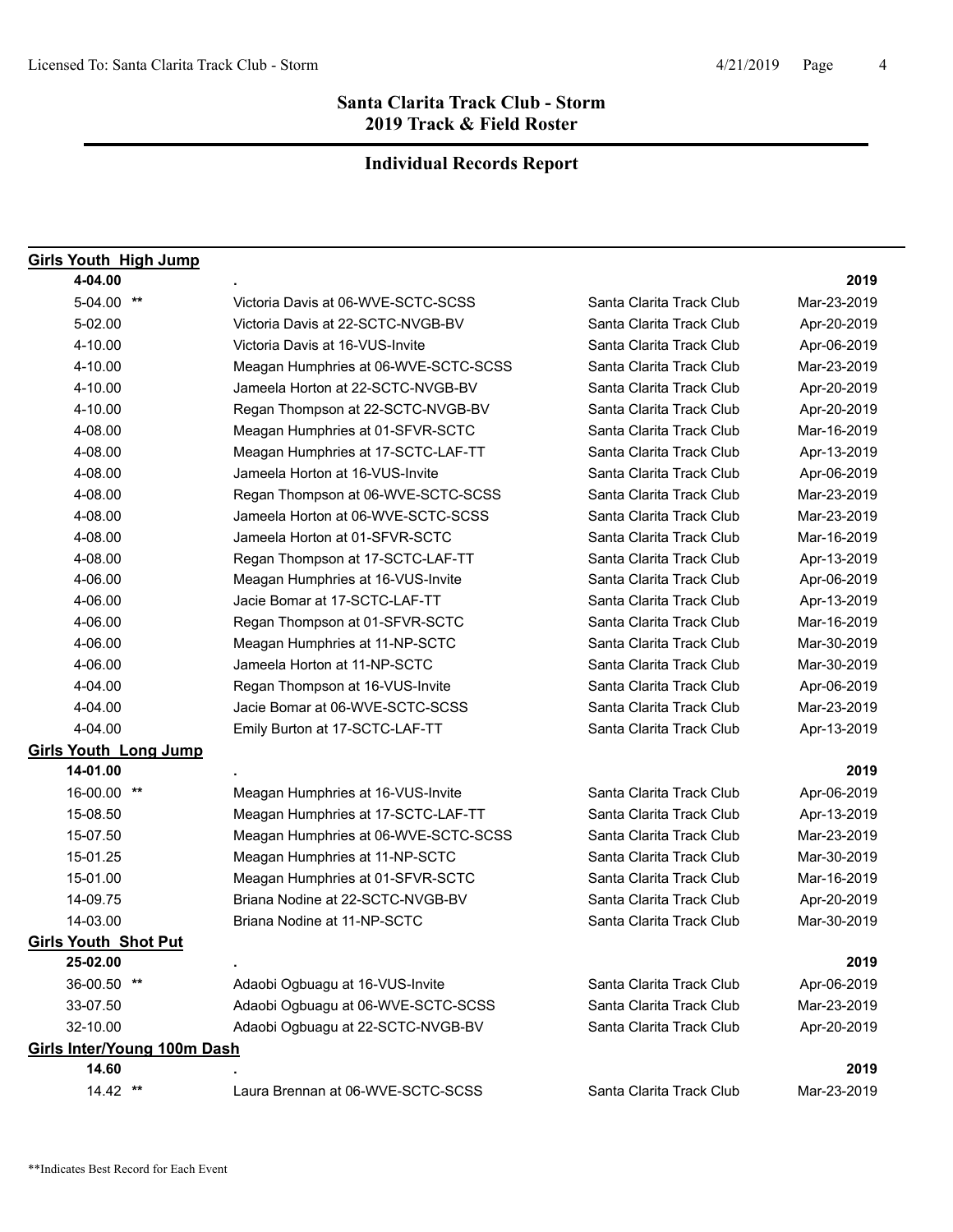| <b>Girls Inter/Young 200m Dash</b> |                                      |                          |             |
|------------------------------------|--------------------------------------|--------------------------|-------------|
| 30.80                              |                                      |                          | 2019        |
| 30.39 **                           | Laura Brennan at 22-SCTC-NVGB-BV     | Santa Clarita Track Club | Apr-20-2019 |
| Girls Inter/Young 1500m Run        |                                      |                          |             |
| 6:29.00                            |                                      |                          | 2019        |
| $6:17.84$ **                       | Camille Wiener at 06-WVE-SCTC-SCSS   | Santa Clarita Track Club | Mar-23-2019 |
| <b>Girls Inter/Young Shot Put</b>  |                                      |                          |             |
| 21-01.00                           |                                      |                          | 2019        |
| 31-04.00 **                        | Laura Brennan at 22-SCTC-NVGB-BV     | Santa Clarita Track Club | Apr-20-2019 |
| 30-08.75                           | Laura Brennan at 11-NP-SCTC          | Santa Clarita Track Club | Mar-30-2019 |
| 30-02.00                           | Laura Brennan at 06-WVE-SCTC-SCSS    | Santa Clarita Track Club | Mar-23-2019 |
| <b>Boys Gremlin 800m Run</b>       |                                      |                          |             |
| 3:15.70                            |                                      |                          | 2019        |
| $3:12.38$ **                       | Michael Salgado at 16-VUS-Invite     | Santa Clarita Track Club | Apr-06-2019 |
| <b>Boys Gremlin 1500m Run</b>      |                                      |                          |             |
| 6:30.56                            |                                      |                          | 2019        |
| $6:05.56$ **                       | Vincent Maldonado at 17-SCTC-LAF-TT  | Santa Clarita Track Club | Apr-13-2019 |
| 6:17.96                            | Hendrix Tucker at 06-WVE-SCTC-SCSS   | Santa Clarita Track Club | Mar-23-2019 |
| 6:21.24                            | Michael Salgado at 22-SCTC-NVGB-BV   | Santa Clarita Track Club | Apr-20-2019 |
| 6:30.46                            | Miles Garner at 22-SCTC-NVGB-BV      | Santa Clarita Track Club | Apr-20-2019 |
| <b>Boys Gremlin Long Jump</b>      |                                      |                          |             |
| 9-09.00                            |                                      |                          | 2019        |
| $9-10.50$ **                       | Justin Gomez at 22-SCTC-NVGB-BV      | Santa Clarita Track Club | Apr-20-2019 |
| <b>Boys Bantam 100m Dash</b>       |                                      |                          |             |
| 14.47                              |                                      |                          | 2019        |
| $14.31$ **                         | Ethan Smith at 17-SCTC-LAF-TT        | Santa Clarita Track Club | Apr-13-2019 |
| <b>Boys Bantam 800m Run</b>        |                                      |                          |             |
| 2:48.00                            |                                      |                          | 2019        |
| 2:45.66 **                         | Khalil Calhoun at 17-SCTC-LAF-TT     | Santa Clarita Track Club | Apr-13-2019 |
| <b>Boys Bantam 1500m Run</b>       |                                      |                          |             |
| 5:44.10                            |                                      |                          | 2019        |
| 5:41.80 **                         | Xavier Martinez at 17-SCTC-LAF-TT    | Santa Clarita Track Club | Apr-13-2019 |
| <b>Boys Bantam High Jump</b>       |                                      |                          |             |
| 3-08.00                            |                                      |                          | 2019        |
| 4-01.00 **                         | Clement Bouyssou at 17-SCTC-LAF-TT   | Santa Clarita Track Club | Apr-13-2019 |
| 3-11.00                            | Clement Bouyssou at 01-SFVR-SCTC     | Santa Clarita Track Club | Mar-16-2019 |
| $3 - 10.00$                        | Brody Bohne at 17-SCTC-LAF-TT        | Santa Clarita Track Club | Apr-13-2019 |
| 3-08.00                            | Brody Bohne at 01-SFVR-SCTC          | Santa Clarita Track Club | Mar-16-2019 |
| 3-08.00                            | Jayden Bradley at 11-NP-SCTC         | Santa Clarita Track Club | Mar-30-2019 |
| 3-08.00                            | Clement Bouyssou at 06-WVE-SCTC-SCSS | Santa Clarita Track Club | Mar-23-2019 |
| 3-08.00                            | Clement Bouyssou at 11-NP-SCTC       | Santa Clarita Track Club | Mar-30-2019 |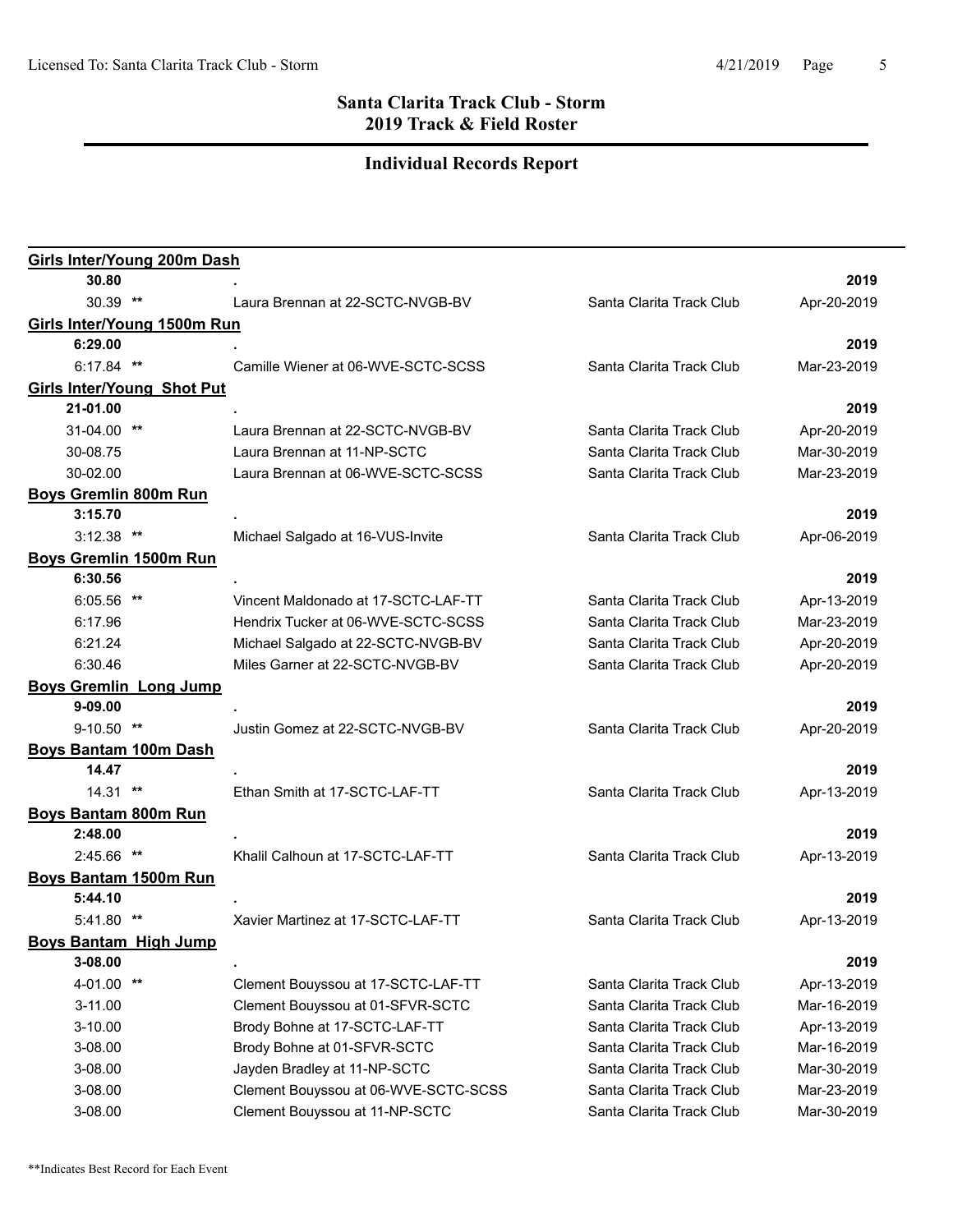| <b>Boys Bantam Shot Put</b>  |                                      |                          |             |
|------------------------------|--------------------------------------|--------------------------|-------------|
| 20-00.00                     |                                      |                          | 2019        |
| 22-10.50 **                  | Jayden Bradley at 11-NP-SCTC         | Santa Clarita Track Club | Mar-30-2019 |
| 20-04.00                     | Clement Bouyssou at 06-WVE-SCTC-SCSS | Santa Clarita Track Club | Mar-23-2019 |
| <b>Boys Midget 400m Dash</b> |                                      |                          |             |
| 1:04.75                      |                                      |                          | 2019        |
| $1:03.89$ **                 | Tyler Halvorsen at 22-SCTC-NVGB-BV   | Santa Clarita Track Club | Apr-20-2019 |
| Boys Midget 800m Run         |                                      |                          |             |
| 2:38.40                      |                                      |                          | 2019        |
| 2:27.25 **                   | Tyler Halvorsen at 17-SCTC-LAF-TT    | Santa Clarita Track Club | Apr-13-2019 |
| 2:32.33                      | Emilio Oviedo at 17-SCTC-LAF-TT      | Santa Clarita Track Club | Apr-13-2019 |
| 2:36.02                      | Austin Duenas at 17-SCTC-LAF-TT      | Santa Clarita Track Club | Apr-13-2019 |
| <b>Boys Midget 1500m Run</b> |                                      |                          |             |
| 5:22.00                      |                                      |                          | 2019        |
| 4:57.61 **                   | Tyler Halvorsen at 16-VUS-Invite     | Santa Clarita Track Club | Apr-06-2019 |
| 5:12.19                      | Emilio Oviedo at 16-VUS-Invite       | Santa Clarita Track Club | Apr-06-2019 |
| 5:13.59                      | Austin Duenas at 22-SCTC-NVGB-BV     | Santa Clarita Track Club | Apr-20-2019 |
| <b>Boys Midget 3000m Run</b> |                                      |                          |             |
| 11:30.00                     |                                      |                          | 2019        |
| 10:37.80 **                  | Tyler Halvorsen at 22-SCTC-NVGB-BV   | Santa Clarita Track Club | Apr-20-2019 |
| 11:11.98                     | Austin Duenas at 17-SCTC-LAF-TT      | Santa Clarita Track Club | Apr-13-2019 |
| 11:20.25                     | Emilio Oviedo at 22-SCTC-NVGB-BV     | Santa Clarita Track Club | Apr-20-2019 |
| 11:27.22                     | Eli Ahten at 22-SCTC-NVGB-BV         | Santa Clarita Track Club | Apr-20-2019 |
| 11:29.07                     | Sabastian Peraza at 22-SCTC-NVGB-BV  | Santa Clarita Track Club | Apr-20-2019 |
| <b>Boys Midget High Jump</b> |                                      |                          |             |
| 4-04.00                      |                                      |                          | 2019        |
| 4-08.00 **                   | Andrew Vanegas at 22-SCTC-NVGB-BV    | Santa Clarita Track Club | Apr-20-2019 |
| 4-08.00                      | Andrew Vanegas at 11-NP-SCTC         | Santa Clarita Track Club | Mar-30-2019 |
| 4-06.00                      | Andrew Vanegas at 06-WVE-SCTC-SCSS   | Santa Clarita Track Club | Mar-23-2019 |
| 4-04.00                      | Andrew Vanegas at 01-SFVR-SCTC       | Santa Clarita Track Club | Mar-16-2019 |
| <b>Boys Midget Long Jump</b> |                                      |                          |             |
| 13-09.00                     |                                      |                          | 2019        |
| 14-03.00 **                  | Obiajulu Ogbuagu at 22-SCTC-NVGB-BV  | Santa Clarita Track Club | Apr-20-2019 |
| 13-09.75                     | Dylan Gomez at 17-SCTC-LAF-TT        | Santa Clarita Track Club | Apr-13-2019 |
| <b>Boys Youth 800m Run</b>   |                                      |                          |             |
| 2:25.70                      |                                      |                          | 2019        |
| $2:23.00$ **                 | Ayden Buchanan at 11-NP-SCTC         | Santa Clarita Track Club | Mar-30-2019 |
| Boys Youth 1500m Run         |                                      |                          |             |
| 4:53.20                      |                                      |                          | 2019        |
| 4:48.75 **                   | Ayden Buchanan at 06-WVE-SCTC-SCSS   | Santa Clarita Track Club | Mar-23-2019 |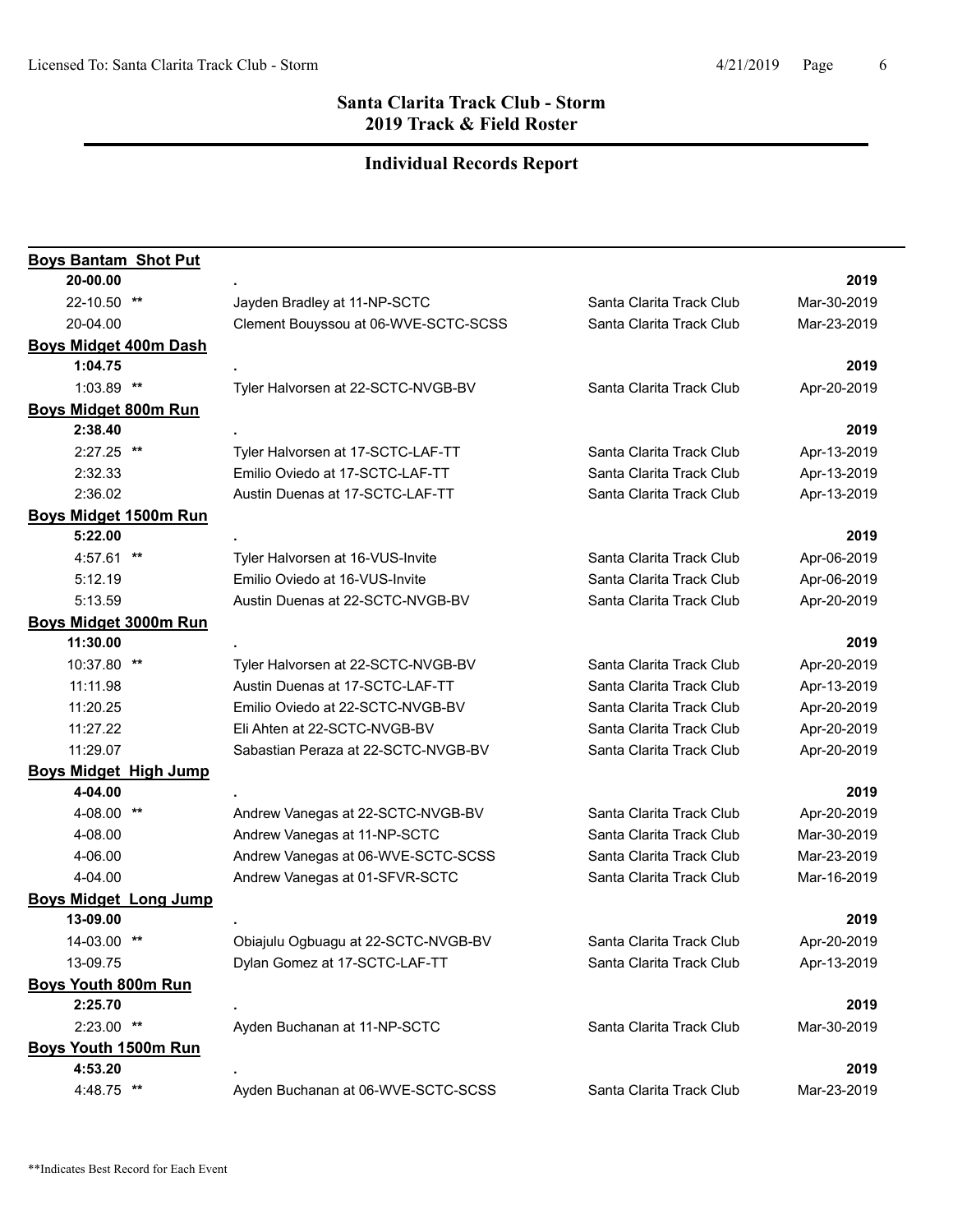| <b>Boys Youth 3000m Run</b>       |                                         |                          |             |
|-----------------------------------|-----------------------------------------|--------------------------|-------------|
| 11:01.00                          |                                         |                          | 2019        |
| 10:26.31 **                       | Ayden Buchanan at 01-SFVR-SCTC          | Santa Clarita Track Club | Mar-16-2019 |
| 10:35.32                          | Caleb Canham at 22-SCTC-NVGB-BV         | Santa Clarita Track Club | Apr-20-2019 |
| 10:40.69                          | Gavin Dion at 17-SCTC-LAF-TT            | Santa Clarita Track Club | Apr-13-2019 |
| 10:51.79                          | Alazar Hunten at 06-WVE-SCTC-SCSS       | Santa Clarita Track Club | Mar-23-2019 |
| 10:53.06                          | Owen Ahten at 16-VUS-Invite             | Santa Clarita Track Club | Apr-06-2019 |
| 10:54.82                          | Morgan Malloy at 11-NP-SCTC             | Santa Clarita Track Club | Mar-30-2019 |
| 10:59.68                          | Jacob Fredericks at 01-SFVR-SCTC        | Santa Clarita Track Club | Mar-16-2019 |
| <b>Boys Youth 100m Hurdles</b>    |                                         |                          |             |
| 18.40                             |                                         |                          | 2019        |
| 17.33 **                          | Dominic Lewis at 16-VUS-Invite          | Santa Clarita Track Club | Apr-06-2019 |
| <b>Boys Youth Long Jump</b>       |                                         |                          |             |
| 16-00.00                          |                                         |                          | 2019        |
| 17-06.00 **                       | Michael Hawkins at 06-WVE-SCTC-SCSS     | Santa Clarita Track Club | Mar-23-2019 |
| 17-01.00                          | Michael Hawkins at 22-SCTC-NVGB-BV      | Santa Clarita Track Club | Apr-20-2019 |
| 17-00.25                          | Michael Hawkins at 01-SFVR-SCTC         | Santa Clarita Track Club | Mar-16-2019 |
| 16-10.50                          | Michael Hawkins at 17-SCTC-LAF-TT       | Santa Clarita Track Club | Apr-13-2019 |
| <b>Boys Youth Shot Put</b>        |                                         |                          |             |
| 31-00.00                          |                                         |                          | 2019        |
| 31-07.50 **                       | Gavin Millhench at 06-WVE-SCTC-SCSS     | Santa Clarita Track Club | Mar-23-2019 |
| 31-04.75                          | Gavin Millhench at 17-SCTC-LAF-TT       | Santa Clarita Track Club | Apr-13-2019 |
| <b>Boys Inter/Young 100m Dash</b> |                                         |                          |             |
| 13.30                             |                                         |                          | 2019        |
| 13.02 **                          | Vinton Granger at 01-SFVR-SCTC          | Santa Clarita Track Club | Mar-16-2019 |
| <b>Boys Inter/Young 200m Dash</b> |                                         |                          |             |
| 27.80                             |                                         |                          | 2019        |
| 25.46 **                          | Vinton Granger at 01-SFVR-SCTC          | Santa Clarita Track Club | Mar-16-2019 |
| 27.58                             | Srihan Cheemangunta at 22-SCTC-NVGB-BV  | Santa Clarita Track Club | Apr-20-2019 |
| <b>Boys Inter/Young 400m Dash</b> |                                         |                          |             |
| 1:02.20                           |                                         |                          | 2019        |
| $1:01.17$ **                      | Nathaniel Branda at 22-SCTC-NVGB-BV     | Santa Clarita Track Club | Apr-20-2019 |
| Boys Inter/Young 800m Run         |                                         |                          |             |
| 2:45.00                           |                                         |                          | 2019        |
| $2:17.40$ **                      | Nathaniel Branda at 17-SCTC-LAF-TT      | Santa Clarita Track Club | Apr-13-2019 |
| 2:18.76                           | Hector Martinez at 22-SCTC-NVGB-BV      | Santa Clarita Track Club | Apr-20-2019 |
| 2:44.26                           | Sanjith Muthu Kumaran at 22-SCTC-NVGB-B | Santa Clarita Track Club | Apr-20-2019 |
| Boys Inter/Young 1500m Run        |                                         |                          |             |
| 5:15.00                           |                                         |                          | 2019        |
| 4:33.83 **                        | Hector Martinez at 11-NP-SCTC           | Santa Clarita Track Club | Mar-30-2019 |
| 4:46.13                           | Nathaniel Branda at 22-SCTC-NVGB-BV     | Santa Clarita Track Club | Apr-20-2019 |
| 5:11.08                           | Sanjith Muthu Kumaran at 17-SCTC-LAF-TT | Santa Clarita Track Club | Apr-13-2019 |